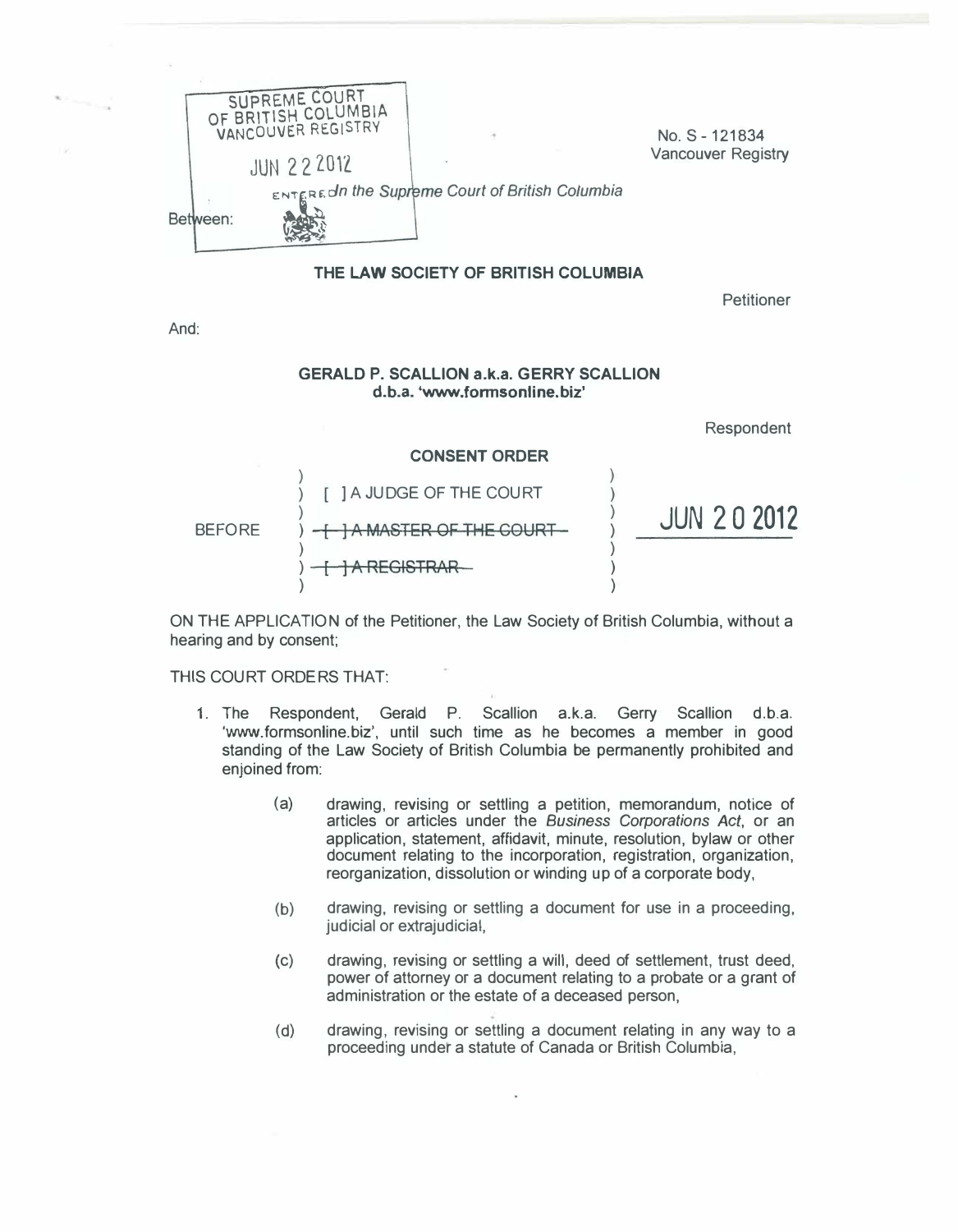- (e) drawing, revising or settling an instrument relating to real or personal estate that is intended, permitted or required to be registered, recorded or filed in a registry or other public office,
- (f) agreeing to place at the disposal of another person the services of a lawyer,
- (g) giving legal advice,
- (h) making an offer to do anything referred to in paragraphs (a) through (g), and
- (i) making a representation that he is qualified or entitled to do anything referred to in paragraphs (a) through (g)

in British Columbia for or in the expectation of a fee, gain or reward direct or indirect, from the person for whom the acts are performed;

- 2. Until such time as he becomes a member in good standing of the Law Society, the Respondent, Gerald P. Scallion a.k.a. Gerry Scallion d.b.a. 'www.formsonline.biz', be permanently prohibited and enjoined from falsely representing himself as being:
	- (a) a lawyer,<br>(b) an articled
	- an articled student, a student-at-law or law clerk,
	- (c) a lawyer of another jurisdiction permitted to practice law in British Columbia, or
	- (d) a practitioner of foreign law; and
- 3. On or before September 30, 20�2, Gerald P. Scallion will pay the Law Society's costs in the amount of \$500 by certified cheque or money order.

THE FOLLOWING PARTIES APPROVE THE FORM OF THIS ORDER AND CONSENT TO FACH OF THE ORDERS NOTED ABOVE:

Signature of Michael J. Kleisinger Lawyer for the Petitioner

Siánáture of Gerald P

Respondent  $APR3, 2012$ 

By the Court



Registrar